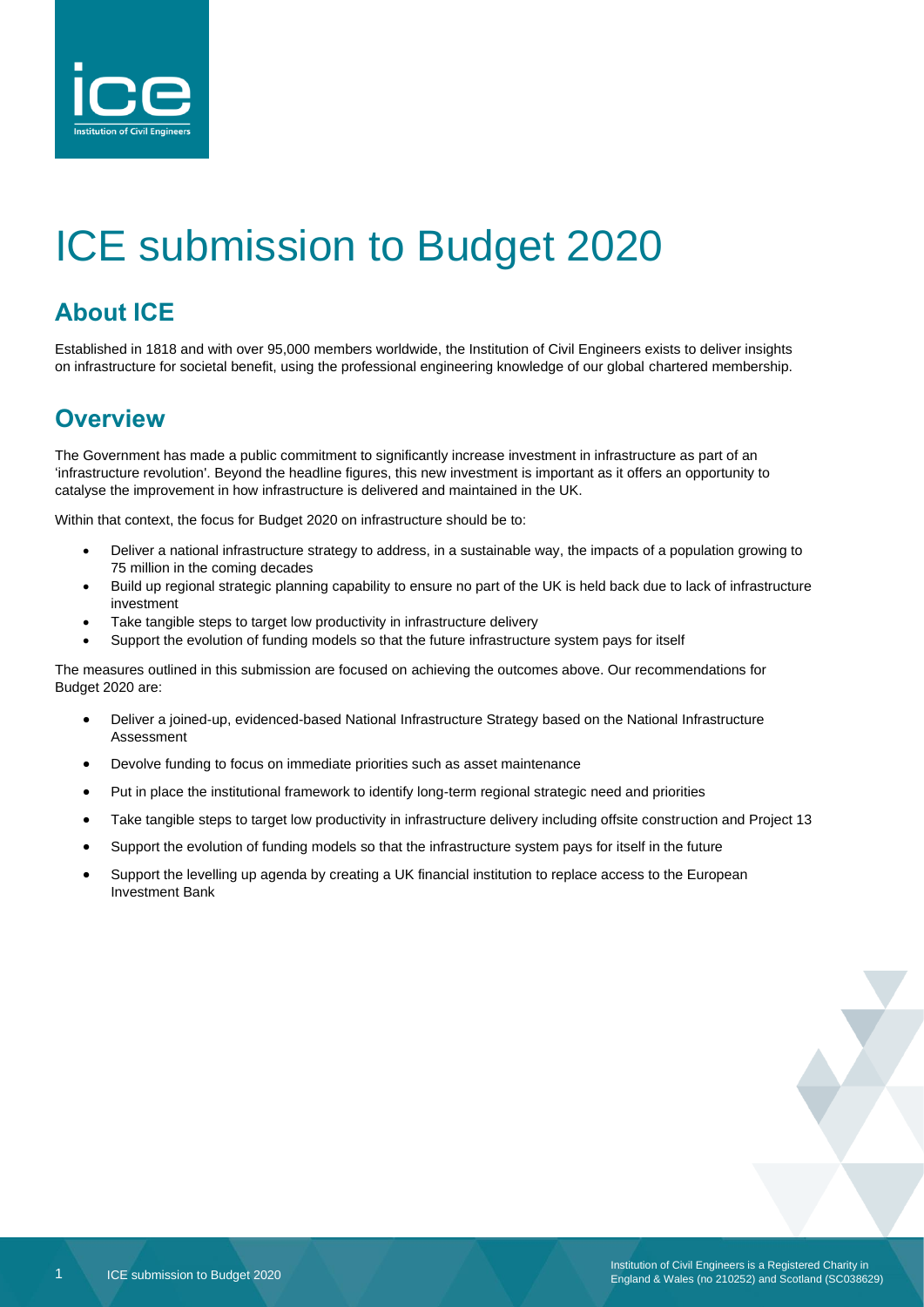

#### **Deliver a joined-up, evidenced-based National Infrastructure Strategy based on the National Infrastructure Assessment**

Our National Needs Assessment, a long-term look at infrastructure requirements to 2050, forecast that by that decade, the UK population will have reached 75 million and will have aged dramatically<sup>1</sup>. The latest ONS population projections confirm that trajectory, indicating a population 'projected to pass 70 million by mid-2031' 2 . This growth in population, without a change in how our society uses infrastructure and a change in how it is delivered, will see a rise in carbon emissions, a reduction in capacity (particularly in urban areas) and a reduction in overall quality of life.

The UK will need to embed sustainability – economic, environmental and social, into policy decisions in the future, more so than at present. Investment in new and renewed infrastructure will play a core part in achieving that outcome. According to a UNOPS study, 72% of the UN Sustainable Development Goals, globally recognised measures of human sustainability, can be achieved through infrastructure<sup>3</sup>.

The Government is fortunate to inherit a clear strategy to address infrastructure need. The National Infrastructure Commission's, Infrastructure Assessment, a long-term investable plan to address carbon, capacity and congestion, needs a strategy to make it live. ICE has been calling on the Government to publish an infrastructure strategy that is long-term, holistic and evidence-based using the National Infrastructure Assessment as its framework<sup>4</sup>. The Assessment sets out clearly how the UK can achieve a more sustainable society, take steps towards the net-zero carbon emissions target and adapt to the effects of new extreme weather patterns through:

- Nationwide full-fibre broadband by 2033
- An energy mix that is 50% renewables by 2030
- Recycling three-quarters of all plastic packaging by 2030
- A pathway for stable long-term transport funding for cities
- Taking steps to prepare for 100% electric vehicle sales by 2030
- Ensuring resilience to extreme drought and
- Adopting a standard national approach to flood resilience by 2050

Meeting the net-zero carbon emissions target by 2050 is important. The National Infrastructure Assessment is a major step in that direction recognising that both adapting to the effects, and staving off a rise in global temperatures, are important. Later this year the Committee on Climate Change will publish further advice on steps towards 2050 and 'ICE's 2020 State of the Nation report will also outline advice to government on policy levers that can be used to achieve netzero. The second National Infrastructure Assessment will also outline a path to net-zero with detailed and independent advice on the role of infrastructure in meeting the target. There is, no excuse for inaction in delivering the recommendations of the first National Infrastructure Assessment at this Budget.

Delivering a National Infrastructure Strategy, based on well-evidenced need will help to ensure more effective outcomes from spending. Evidence from our global study<sup>5</sup> of strategic infrastructure planning show these outcomes to be:

- Ensuring packages of investment equate to more than the sum of their parts
- Improving public confidence in the process
- Growing investor and supply-chain confidence to improve delivery capability and
- Improving the affordability of future investments by supporting sustainable economic growth

<sup>&</sup>lt;sup>1</sup> ICE (2016) [National Needs Assessment](https://www.ice.org.uk/getattachment/news-and-insight/policy/national-needs-assessment-a-vision-for-uk-infrastr/National-Needs-Assessment-PDF-(1).pdf.aspx#_ga=2.214108692.2045950328.1580986812-236094693.1580986811)

<sup>2</sup> ONS (2019) [National population projections: 2018-based](https://www.ons.gov.uk/peoplepopulationandcommunity/populationandmigration/populationprojections/bulletins/nationalpopulationprojections/2018based)

<sup>3</sup> UNOPS (2018) [Infrastructure: Underpinning Sustainable Development](https://www.itrc.org.uk/wp-content/PDFs/ITRC-UNOPS-Infrastructure_Underpining_Sustainable%20Development.pdf)

<sup>&</sup>lt;sup>4</sup> ICE (2019) [What should be in the National Infrastructure Strategy?](https://www.ice.org.uk/news-and-insight/policy/what-should-national-infrastructure-strategy)

<sup>&</sup>lt;sup>5</sup> ICE (2019) [Enabling Better Infrastructure](https://www.ice.org.uk/ICEDevelopmentWebPortal/media/Documents/Media/ice-enabling-better-infrastructure-report.pdf)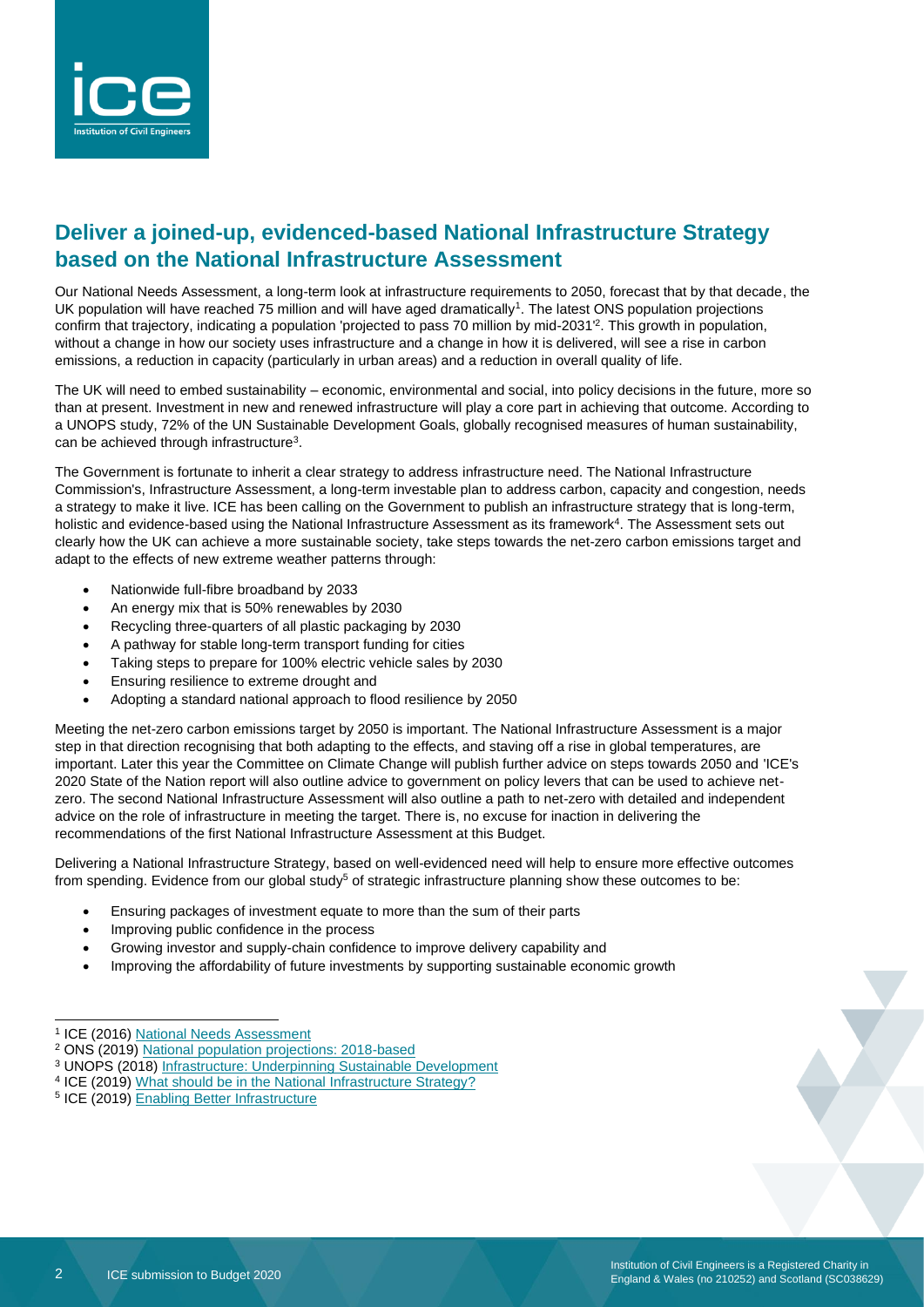

Research conducted for ICE<sup>6</sup> shows that the public want investments to be made strategically, with more people concerned with the impact of infrastructure on regenerating communities, along with its long-term effects on economic growth, as opposed to the overall cost of constructing projects. The need for a strategy is also not lost on the public, with 75% of the GB public agreeing with the statement "The UK is in need of a new national strategy for infrastructure". Delivering a National Infrastructure Strategy that is holistic, joined-up and evidenced-based should, therefore, be a priority for Budget 2020.

## **Devolve funding to focus on immediate priorities such as asset maintenance**

'Britain's pothole problem is a well-documented challenge<sup>7</sup>, successive governments have taken a piecemeal approach to fixing the problem allocating funding which is below the required level and typically issuing this through annual bidding rounds. Budget 2020 is an opportunity to change this approach.

What is needed is a strategic approach that sustainably addresses the problem through programmes of work for roads and other infrastructure networks at the regional and local level. Targeting asset maintenance will help to pump-prime regional supply chains for coming investment while providing the second-order benefit of strengthening major project delivery across the country.

## **Put in place the institutional framework to identify long-term regional strategic need and priorities**

The second step that the Government should take at the regional level is to mandate the creation of regional infrastructure strategies, that include housing. Taking this step will create a clear plan of action. Mandating the creation of regional strategies, before investments are made, is important. Taking this will ensure projects are delivered against evidenced need, leading to better outcomes.

The UK government should evolve the role of subnational transport bodies in England to incorporate other economic infrastructure and their interactions with housing, to create subnational infrastructure bodies. These bodies should then be tasked with creating integrated regional infrastructure strategies that include housing.

Requiring regions to go through this process will also increase regional strategic capability, to support them in determining their priorities and making a case for investment in decades to come. Fundamentally this will also help to achieve the 'government's objective for sustained levelling up through infrastructure.

The Government has indicated its intention to rewrite the Green Book to boost investment outside London and the South East. ICE analysis shows that the UK model for cost-benefit analysis of investment, as part of the Green Book, is well regarded internationally and used as a model for other countries $8$ .

The focus on rewriting the Green Book guidance is not the right one. If the argument is that Green Book guidance disadvantages some regions over others, then this is a misrepresentation of the full model that sits at the heart of the

- <sup>6</sup> ICE (2019) [What should be in the National Infrastructure Strategy?](https://www.ice.org.uk/news-and-insight/policy/what-should-national-infrastructure-strategy)
- <sup>7</sup> ALARM (2019) [Annual Independent Survey](https://www.asphaltuk.org/alarm-survey-page/)

<sup>&</sup>lt;sup>8</sup> ICE will be publishing an insight paper into alternative ways of appraising infrastructure procurement on 11<sup>th</sup> February 2020.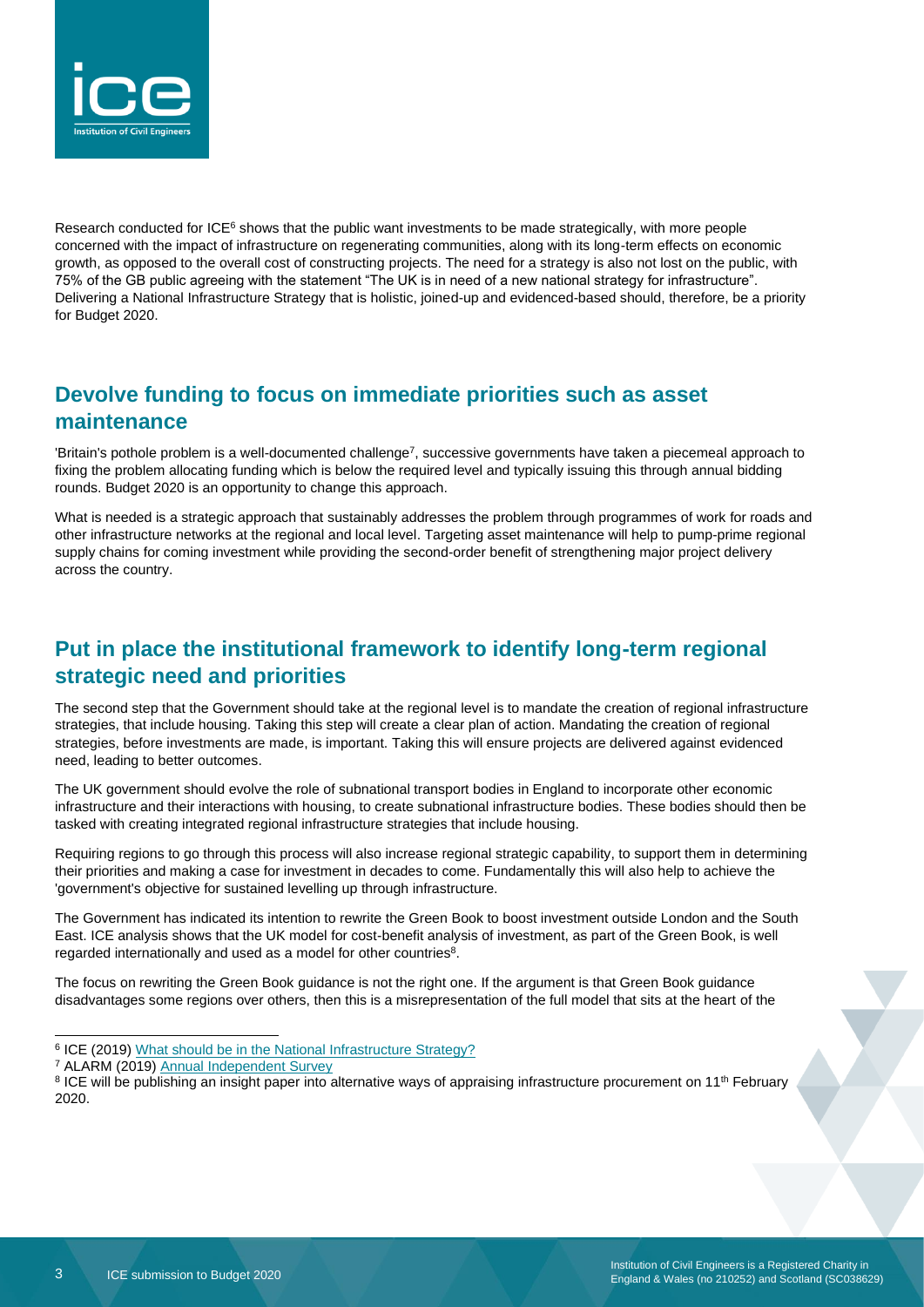

guidance, the five-case business model. Only one of the five cases is related to value for money (the economic case); the strategic case is where arguments on priorities are placed. As noted by others, "alignment with the Government's policy priorities, outlined in the strategic case for a project, is usually the main reason for going ahead with a project.<sup>9</sup>" Ultimately, Ministers decide whether investment should or should not go ahead, guided by the overall business case.

How the model is currently used sees it fail in two areas. The first is where projects are signed off because of policy priorities of one Government, which are not subsequently the priorities of a succeeding Government. This mismatch in priorities leads to project reappraisal to satisfy a new Government that the case is valid (e.g. High Speed 2). The second area where how the model is used sees it fail is where the evidence for the strategic case for a project is limited, greater focus will naturally be placed on the more quantitative economic case (with its benefit-cost ratio).

In both instances, the problem can be solved through more robust strategic infrastructure planning. At the national level, the creation of infrastructure strategies based on a thorough assessment of need can solve much of the problem. Strategic need doesn't change with a change in government, therefore being disciplined in deciding projects based on wellevidenced need (e.g. from the National Infrastructure Commission) will see major projects transcending political cycles.

Effectively the strategic case in the five-case model becomes more strategic and less political. This also comes with the added benefit of making infrastructure decisions more transparent to the public, reducing public opposition to proposals.

To support more regional investment and 'levelling up' through the five-case business model, what is needed is more robust evidence of regional infrastructure need. Regions empowered with regional infrastructure strategies, and greater clarity on how regional infrastructure systems operate as part of one system will be able to make stronger strategic cases for investment to Ministers (or support Ministers in making the case). This should be the focus, rather than an arbitrary rewrite of Green Book guidance, to ensure changes are woven into the fabric of strategic infrastructure decision making for decades to come.

Putting regions in the driving seat through regional infrastructure strategies leads to the better outcome of regional ownership of trade-offs, capability development across regions, cooperation across regions leading to more aligned projects and programmes and the development of regional construction pipelines. These provide more certainty against which construction firms can invest in capital equipment. The ambition from a renewed focus on regional investment should be to make regions masters of their destiny, similar to what has happened in London since the reintroduction of London government.

#### **Take tangible steps to target low productivity in infrastructure delivery including offsite construction and Project 13**

The low levels of productivity in the construction sector, compared to the wider economy, is well documented. Workers remain the main contributor 'to overall unit 'productivity' compared to other industries where automation and capital utilisation is more important.<sup>10</sup> Adopting the recommendations set out earlier for both national and regional infrastructure strategies, that feed associated infrastructure pipelines, will help in giving the supply chain much-needed certainty to invest. However, beyond this, tangible actions are needed through practical solutions such as offsite construction and supporting the global change in approach to delivery, through models such as Project 13.

The Government, as a lead client, can play a big role in driving change, through projects such as HS2 and Northern Powerhouse Rail pioneering uptake of offsite manufacturing for construction as a lead client, by implementing the previously announced presumption in favour of offsite construction. The steps needed to achieve this include understanding commonality between department standards; bringing supply chains together through models such as the

<sup>&</sup>lt;sup>9</sup> Institute for Government (2017) How to value infrastructure

<sup>&</sup>lt;sup>10</sup> Farmer Review (2016[\) The Farmer Review of the UK](http://www.constructionleadershipcouncil.co.uk/wp-content/uploads/2016/10/Farmer-Review.pdf) Construction Labour Model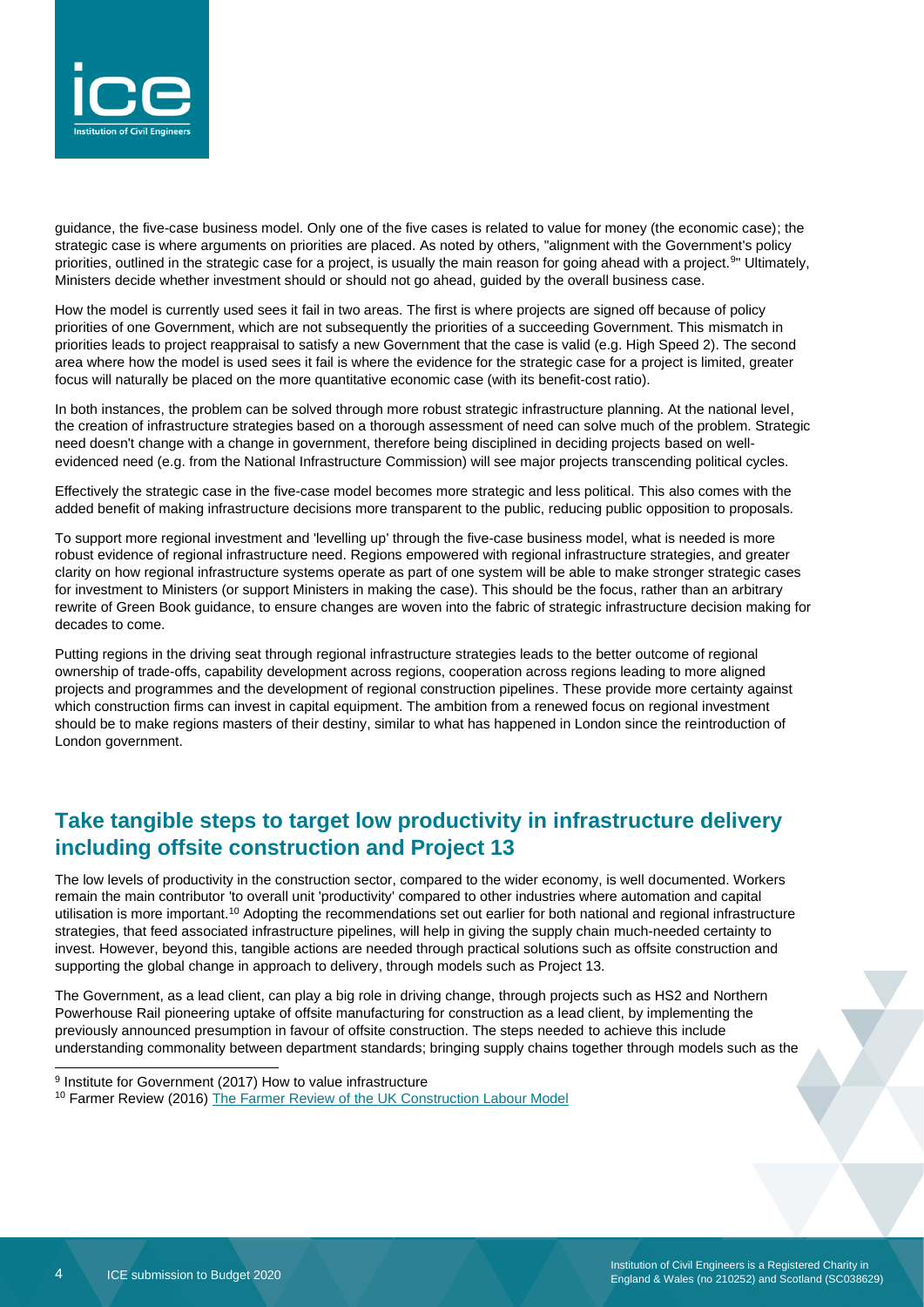

Infrastructure Client 'Group's Project 13; and establishing a mandate, similar to BIM Level 2, to drive the use of offsite in public sector financed projects  $-$  including the use of trailblazer government projects<sup>11</sup>.

Separately, Project 13, an industry-led approach, continues to be recognised as a game-changer in how infrastructure projects can be delivered. The Project 13 approach to infrastructure delivery seeks to transform current behaviours concerning procurement, risk allocation, innovation and skills investment – helping to support productivity improvements and ensure better outcomes for the public.

International recognition of Project 13 continues to grow, with Sydney Water in Australia becoming an 'Early 'Adopter' in 2019. More recently, a Community Paper from the World Economic Forum highlighted that 'Project 13 and other collaborative methods, need to be ' introduced'<sup>12</sup>. The Government should set out support for the principles of Project 13 to help drive their adoption throughout the infrastructure sector; leading to the more efficient delivery of projects and programmes.

### **Support the evolution of funding models so that the infrastructure system pays for itself in the future**

A well-functioning infrastructure system not only supports sustainable economic development but should also pay for itself. One of the key outcomes targeted from any significant increase in infrastructure investment should be a financially sustainable infrastructure system – ensuring the future infrastructure system pays for itself, with Budget 2020 being the down payment.

Budget 2020 should look to unlock new funding streams by supporting the transition from tax-funded operation to user funded operations through front-loaded investment in schemes to support transition, such as public transport investment in cities to support the introduction of congestion charging, or pilot studies to make Pay As You Go a reality on the UK's busiest roads.

#### **Support the levelling up agenda by creating a UK financial institution to replace access to the European Investment Bank**

In deciding on a UK institution as part of the Infrastructure Finance Review, the government should look to replicate the functions, purpose and mission of the EIB in a UK context. This includes supporting development:

- In less economically developed regions, or where the cost-benefit analysis might be low in economic terms, but high in social or environmental terms – assisting with the governments' levelling 'up' objectives
- In innovation, by investing in projects with higher risk profiles, or untested technologies such action may be needed to support the rollout of bold new technologies to achieve the net-zero carbon emissions target
- To crowd-in finance for '''good' projects, by serving as an anchor investor, ensuring ready capital is available for a wide array of projects across the country

<sup>11</sup> ICE (2019[\) Submission to Infrastructure and Projects Authority on proposal for new approach to building](https://www.ice.org.uk/news-and-insight/policy/ice-submission-on-p-dfma)

<sup>12</sup> World Economic Forum (2020) Rebalancing Risk Allocation in Infrastructure: A collective effort to improve collaboration between the public and private sectors (forthcoming publication)